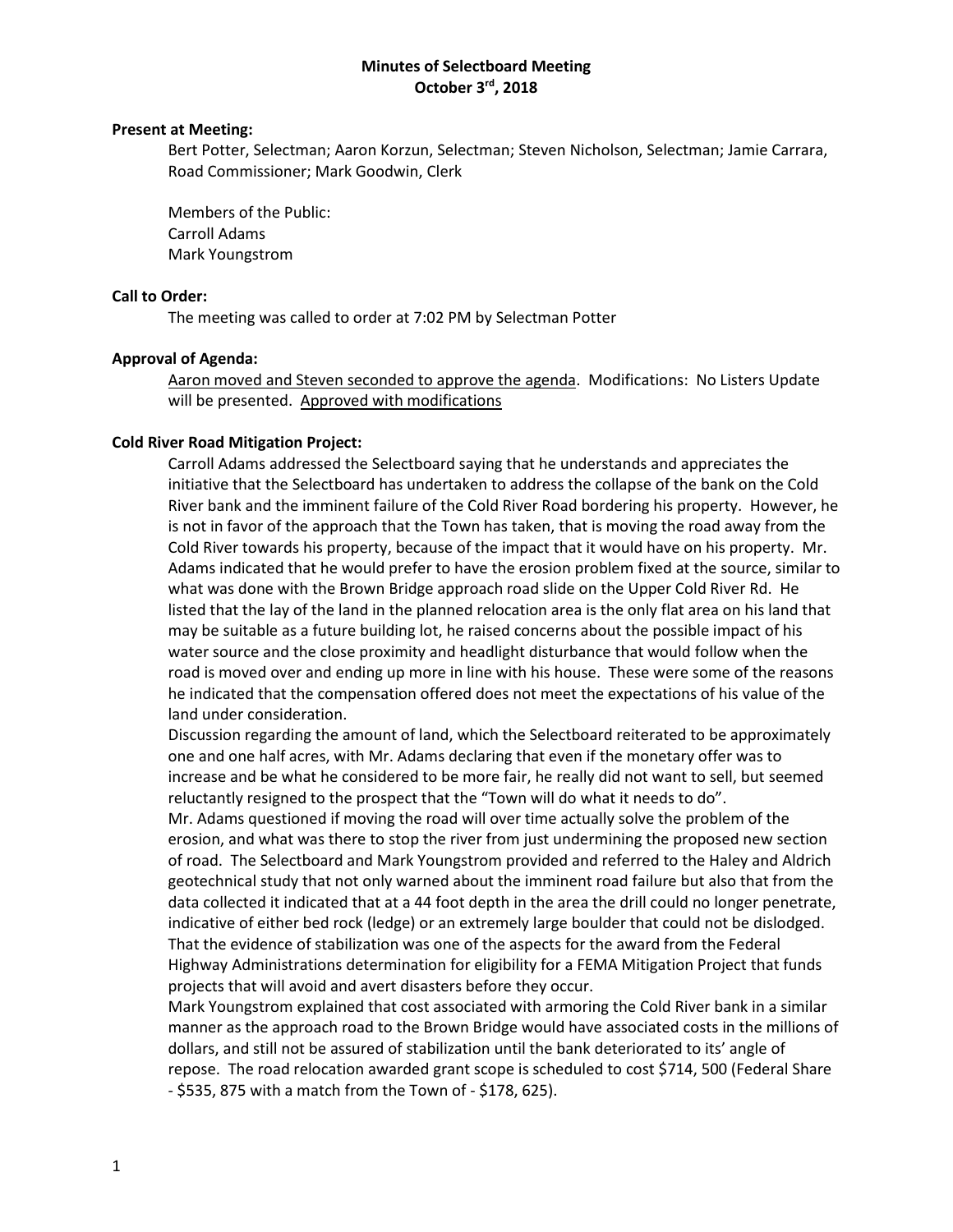Mr. Adams indicated that he would attend the next Selectboard meeting to review any reconsideration that that the Selectboard might determine. By consensus the Selectboard tabled discussion until a later time.

# **Road Commissioner's Report:**

Bert moved to go into executive session in order to discuss personnel issues with the Road Commissioner, Aaron seconded. Approved Enter executive session at 7:30 PM Exit executive session at 7:38 PM Bert moved Aaron seconded to approve the Road Commissioners' plan to hire a fourth member for the Highway Department. Approved.

Road salt for 2018 will be purchased through Cargill at \$79 per ton vs. the State Contract for District 3 from Apalachee at \$75 per ton. Jamie indicated that currently Apalachee is a new vendor with the state and has no local distribution network and no assurance that it can make timely periodic delivery. Cargill on the other hand has two local distribution points and can assure price and periodic delivery when requested. Jamie indicated that typically he utilizes about 300-300.5 tons per season, with the salt shed capacity of just about one hundred tons.

## **Cold River Road Mitigation Project:**

Bert moved and Steven seconded to go into executive session in order to utilized the attendance of Mark Youngstrom to get his perspective on options for proceeding with the Cold River Mitigation Project. Approved Enter executive session at 7:48 PM Exit executive session at 7:54 PM Steven moved to send a letter to Carroll Adams regarding the necessity of the project for the health and safety of the community with and updated compensation offer. Approved

## **GMP Power Line Relocation:**

Mark Youngstrom presented the petition signed by 87 individuals that requests the Selectboard to write a letter to Green Mountain Power that the planned relocations of power infrastructure along Northam and Crown Point Rd. will cause undue aesthetic impact on two significant Town Highways. Mr. Youngstrom summarized is some detail the recent statements from GMP at a recent community meeting in regards to specifics of Rights of Way, current utility corridors and obligations by GMP to notify the Town of impending power pole relocations. Steve moved and Aaron seconded to send a letter to GMP indicating that the Selectboard is in support of the petition and its' initiative and will be sending a letter indicating it does not support a relocation of the existing distribution corridors. Approved.

## **Open to the Public:**

No public present at the time.

## **New Business:**

## **Orders:**

Bert moved and Aaron seconded to approve:

Selectboard Orders #10 of 10/4/2018 for \$24,743.67 and Road Commissioner Orders #10 of 10/3/2018 for \$22,588.17. (Note: Road Commissioner Orders ~19k for winter sand and Selectboard Orders included ~22k for the Garage bond payment)). Approved